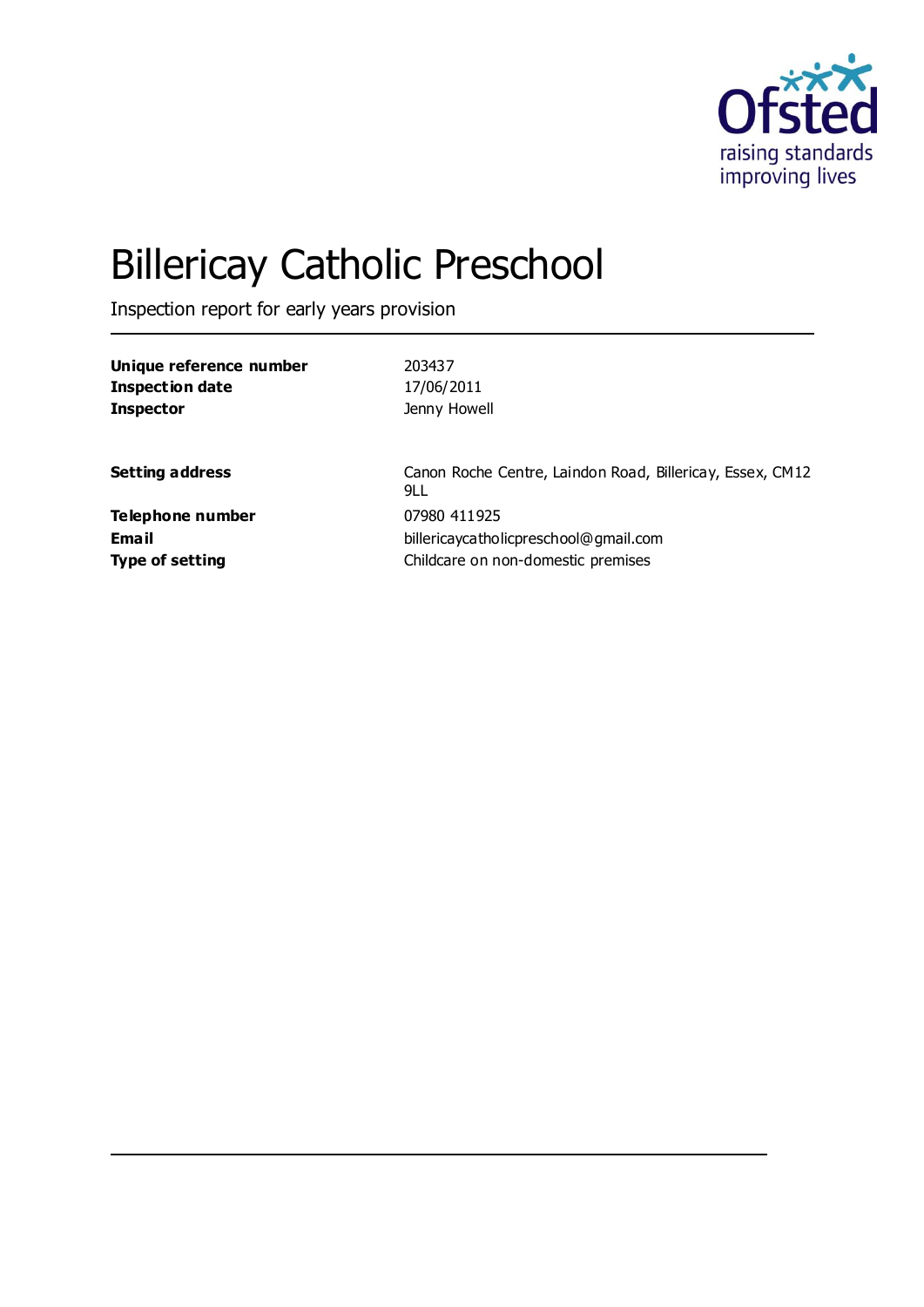The Office for Standards in Education, Children's Services and Skills (Ofsted) regulates and inspects to achieve excellence in the care of children and young people, and in education and skills for learners of all ages. It regulates and inspects childcare and children's social care, and inspects the Children and Family Court Advisory Support Service (Cafcass), schools, colleges, initial teacher training, work-based learning and skills training, adult and community learning, and education and training in prisons and other secure establishments. It assesses council children's services, and inspects services for looked after children, safeguarding and child protection.

If you would like a copy of this document in a different format, such as large print or Braille, please telephone 0300 123 1231, or email enquiries@ofsted.gov.uk.

You may copy all or parts of this document for non-commercial educational purposes, as long as you give details of the source and date of publication and do not alter the information in any way.

T: 0300 123 1231 Textphone: 0161 618 8524 E: enquiries@ofsted.gov.uk W: [www.ofsted.gov.uk](http://www.ofsted.gov.uk/)

© Crown copyright 2011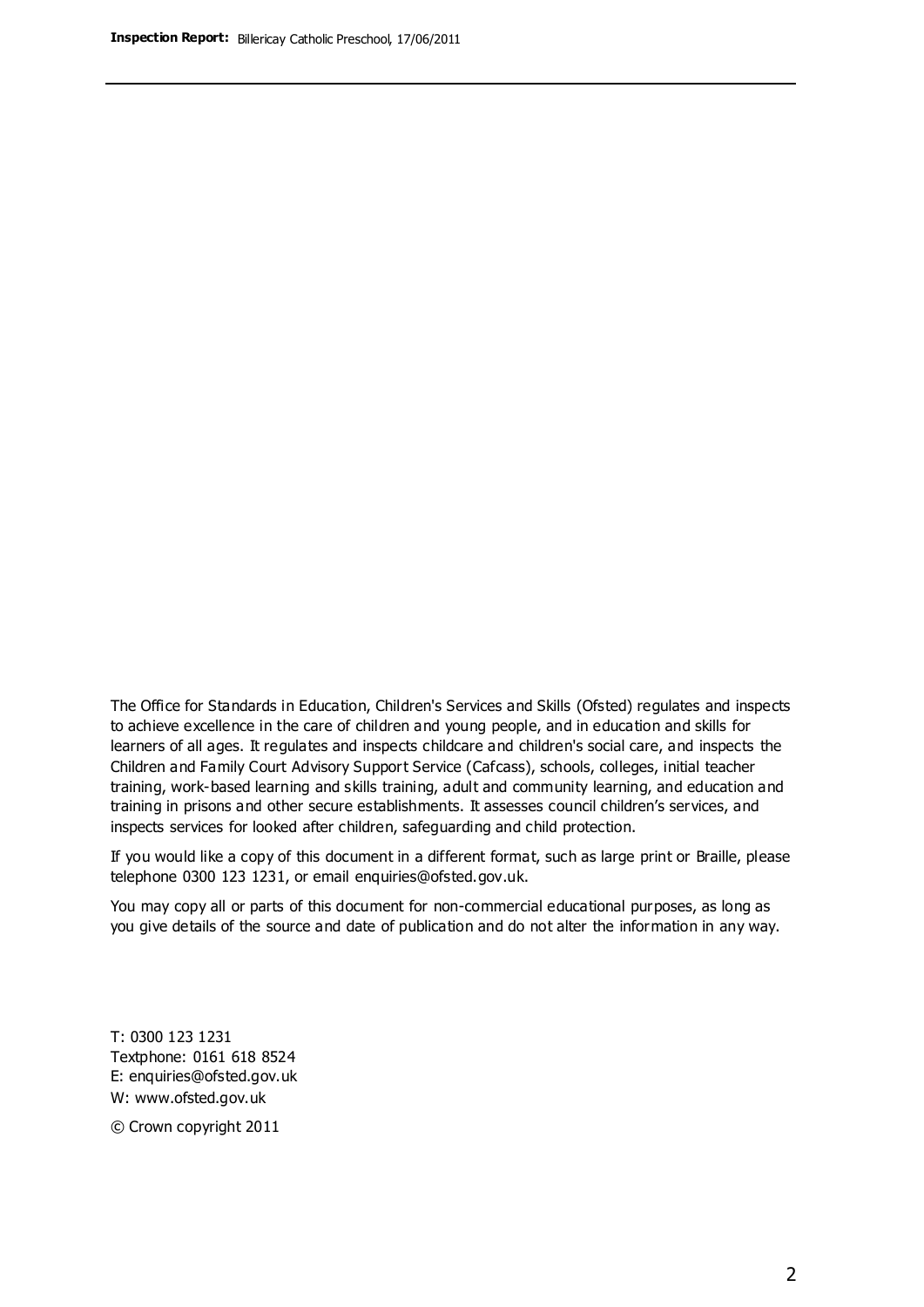## **Introduction**

This inspection was carried out by Ofsted under Sections 49 and 50 of the Childcare Act 2006 on the quality and standards of the registered early years provision. 'Early years provision' refers to provision regulated by Ofsted for children from birth to 31 August following their fifth birthday (the early years age group). The registered person must ensure that this provision complies with the statutory framework for children's learning, development and welfare, known as the *Early* Years Foundation Stage.

The provider must provide a copy of this report to all parents with children at the setting where reasonably practicable. The provider must provide a copy of the report to any other person who asks for one, but may charge a fee for this service (The Childcare (Inspection) Regulations 2008 regulations 9 and 10).

Please see our website for more information about each childcare provider. We publish inspection reports, conditions of registration and details of complaints we receive where we or the provider take action to meet the requirements of registration.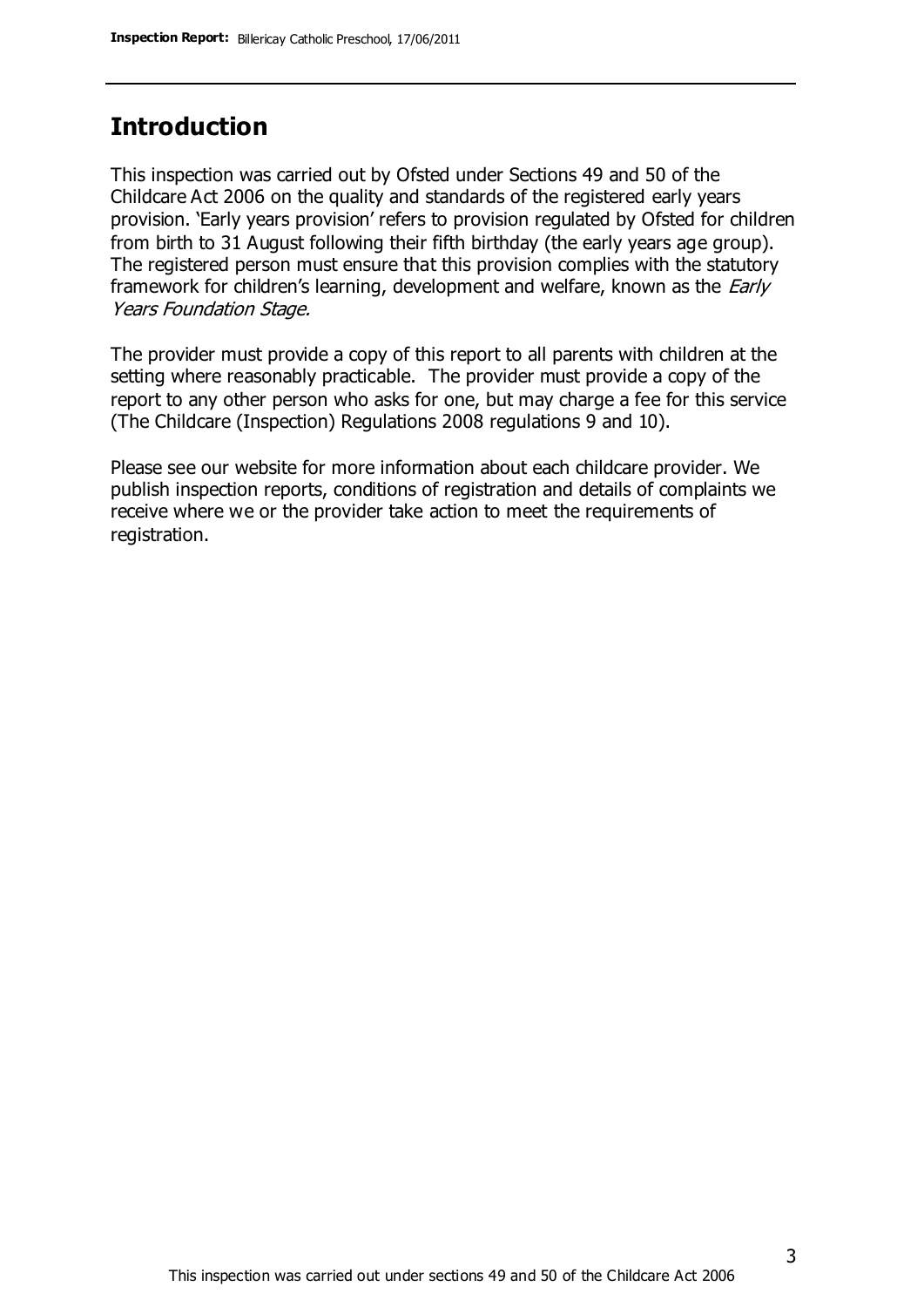# **Description of the setting**

Billericay Catholic Preschool has been open since 1968 and is run by a committee. The group operates from the main hall in the Canon Roche Centre in Billericay. It is open every weekday during term time. Opening times are from 9.30am until 12 noon Monday to Friday and from 12.30pm until 3pm on Monday. A lunch club is also available on Monday from 12 noon until 12.30pm.

The pre-school is registered on the Early Years Register to provide care for 26 children at any one time. There are currently 57 children on roll. The setting supports a small number of children who have special educational needs and/or disabilities.

The pre-school employs 10 staff, seven of whom, including the manager, hold appropriate early years qualifications. The pre-school receives support from the local authority.

## **The overall effectiveness of the early years provision**

Overall the quality of the provision is good.

The pre-school is effective in ensuring the needs of all children in the Early Years Foundation Stage are met. Children make good progress in their learning and development through a wide range of activities. Staff work very well together to ensure that children are safeguarded and have their individual welfare needs met. Good relationships are developed with parents and other early years professionals in order to ensure all children receive appropriate individual support.

## **What steps need to be taken to improve provision further?**

To further improve the early years provision the registered person should:

- establish and maintain a regular two-way flow of information between providers when children also attend other settings to promote continuity and progression for children.
- increase opportunities for children to be outside on a daily basis all year round.

# **The effectiveness of leadership and management of the early years provision**

All the required policies are in place in order to support the smooth running of the pre-school and these are followed efficiently by staff. Good procedures are in place in order to safeguard children, such as appropriate staff recruitment and vetting procedures, which include checks through the Criminal Records Bureau. Detailed risk assessments of all areas used by children are carried out, including the outdoor area. Staff also ensure that routines, such as leaving the hall to take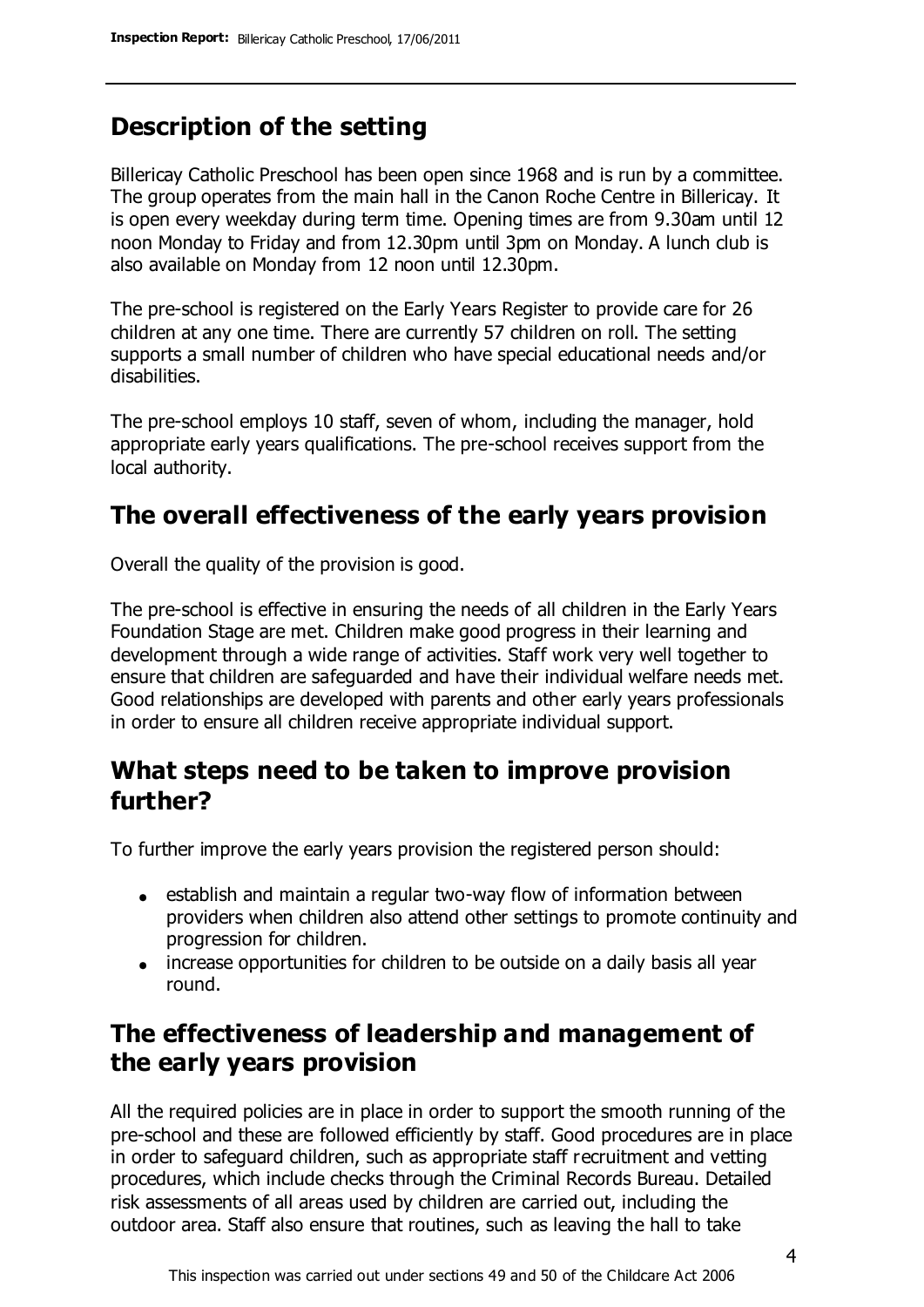children to the toilet, are developed with safety and security in mind.

Most staff hold recognised early years qualifications or are working towards them. All staff are supported in attending additional training and are encouraged to cascade information back to other staff. This helps to ensure that children are cared for by staff with a very good understanding of how children learn and develop. A high number of staff are present at each session. This ensures that when a staff member leaves the hall to prepare snack or take children to the toilet, sufficient staff remain with children.

Very good use is made of the space available in order to provide children with a wide range of learning opportunities. The large hall is divided into smaller sections to create a welcoming environment. Children have space to exercise and move freely, as well as areas to sit quietly and enjoy sharing a story. All resources are of a good quality and are well maintained by staff.

Staff have worked together to complete the pre-school's self-evaluation form. This has allowed them to reflect on what they do well and to identify areas for development. Good progress has been made since the last inspection. Improvements have been made to the storage of resources in order to allow children to access them more independently. More images of difference and diversity are available to children and parents receive more regular feedback about children's progress.

Very good links are developed with parents. They are free to stay for as long as they wish to settle their child at the start of each session. Staff also make themselves available at the beginning and end of each session to talk to parents and answer any questions. Regular written reports keep parents up-to-date with the progress their children are making and progress records are available to view or take home at any time. Systems to allow a regular exchange of information between providers when children also attend other settings are not as well established. Good use is made of the expertise of other professionals, such as early years advisors. This helps to support the pre-school in providing appropriate care for individual children as well as raising the standards of care and education for all children.

## **The quality and standards of the early years provision and outcomes for children**

Staff are very effective in supporting children's learning and development. They do this through good organisation of the learning environment in order to provide stimulating activities covering all areas of learning. However, full use is not yet made of the outdoor area in order to provide children with daily, extended opportunities to learn through the outdoor environment. Staff make sensitive observations of what children can do. Good use is then made of this information to plan and provide activities which will help individual children make good progress towards the early learning goals. Staff are also highly motivated and show children that learning can be stimulating and fun. They regularly praise and encourage children, giving them the confidence to have a go and to ask questions.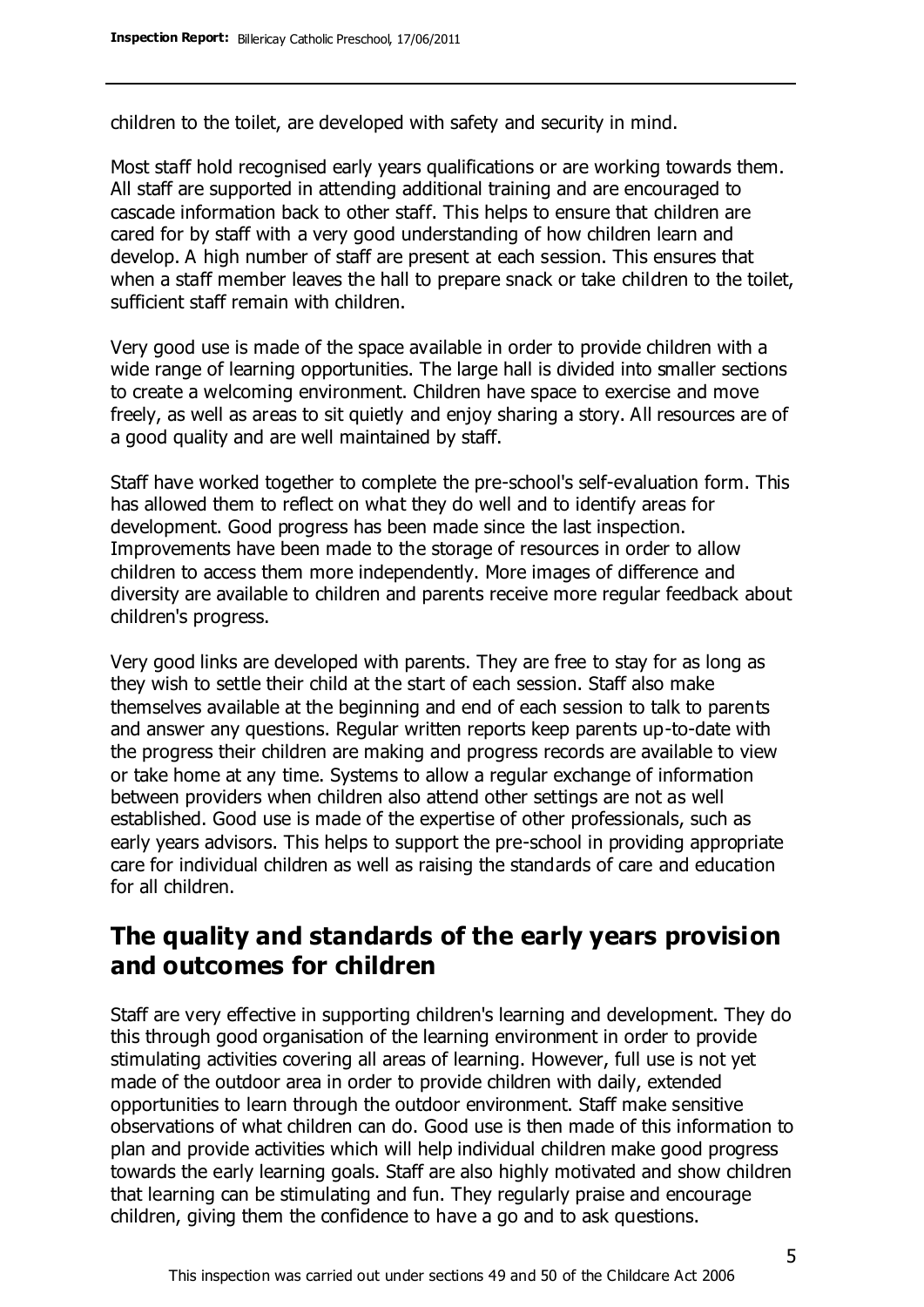Children enjoy learning and make good progress. Free access to a wide range of activities supports children in becoming active learners and encourages them to be imaginative in their play. All children enjoy participating in the activities available and are developing an understanding of sharing and taking turns. Children are also able to work collaboratively for an extended period of time, for example, to build a long train track. Children become good communicators and enjoy talking or singing in front of others. They have regular access to a computer for developing control skills and playing a range of educational games.

An understanding of numbers and counting is developed though the daily routine as children count how many children are present each day and work out how many cups are needed at snack time. Children develop a strong awareness of the world around them. They learn about a wide range of world festivals and about life in different countries. They are also supported in making sense of their own experiences as they act out real-life situations, such as visits to the vet or the doctor.

Children behave to staff expectations. They understand and follow the rules which are in place for their safety and can talk, for example, about the reasons for handling scissors safely. Children enjoy the company of staff and appear safe and secure in their surroundings. They receive comfort when they are hurt or upset and enjoy cuddling up to share a book together.

Children are becoming increasingly independent in managing their own hygiene routines. They are supported in cleaning their hands before snack time and alert staff when they need the toilet. Healthy snacks are provided daily and children enjoy projects, such as making vegetable soup. Fresh drinking water is available throughout each session. Children have access to physical play equipment, both indoors and outside. This allows them to exercise at any time and develop skills, such as throwing, catching, balancing and pedalling.